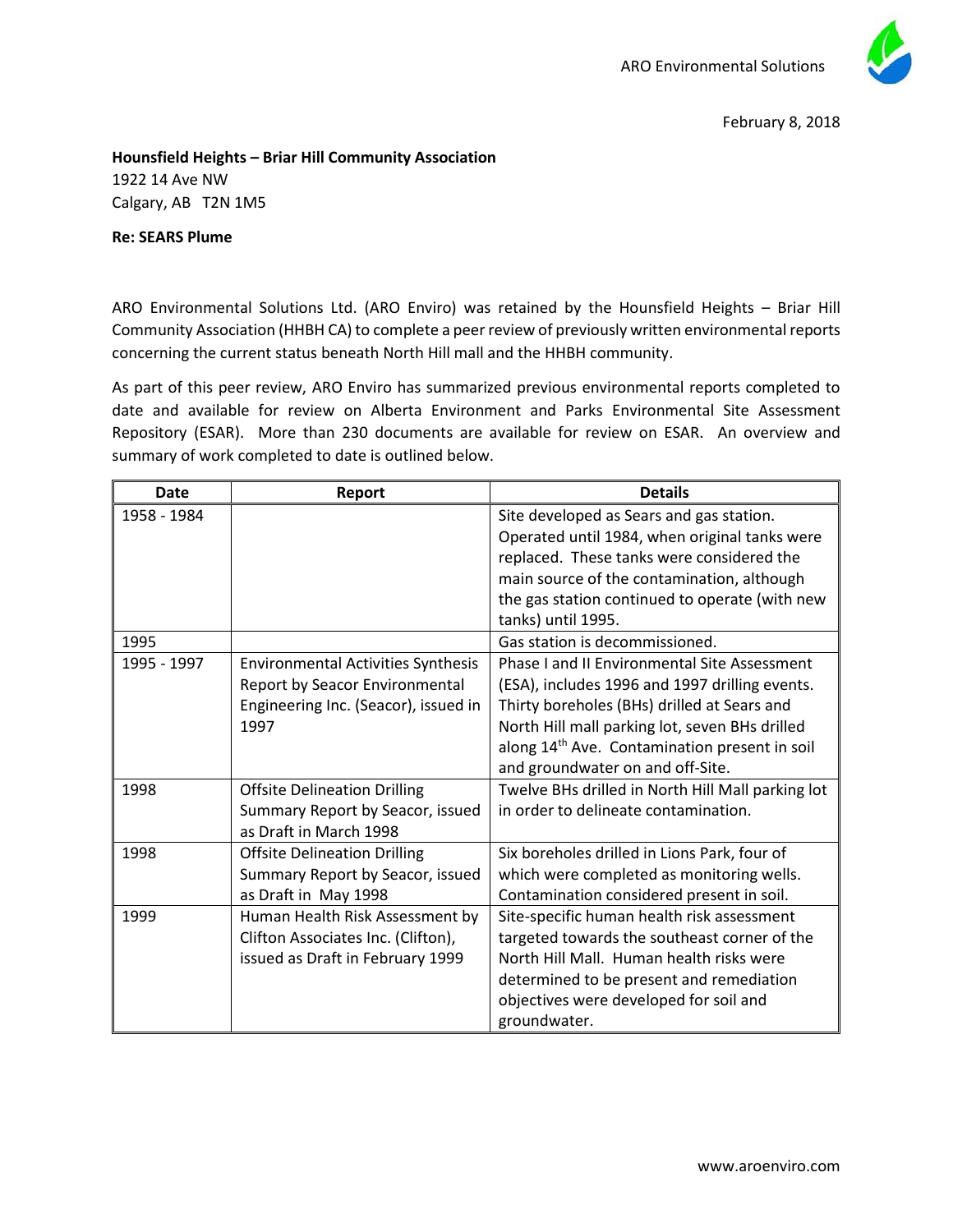

| 1999        | Supplementary Environmental<br>Site Assessment by Clifton, issued<br>as Draft in May 1999                                                                            | Groundwater sampling identified liquid<br>petroleum hydrocarbons (LPH), followed by<br>installation of 38 new monitoring wells at<br>North Hill Mall and throughout Hounsfield<br>Heights. |
|-------------|----------------------------------------------------------------------------------------------------------------------------------------------------------------------|--------------------------------------------------------------------------------------------------------------------------------------------------------------------------------------------|
| 1999        | Subsurface Air and Groundwater<br>Sampling by Clifton, issued as<br>Draft in May 1999                                                                                | Sampled air and groundwater in vicinity of<br>three buildings associated with North Hill Mall<br>(Liquor Store, Shopping Center, Sears Building).                                          |
| 1999        | Site Monitoring Reports by Clifton,<br>issued in Draft in June 1999                                                                                                  | Groundwater monitoring and sampling, and<br>LPH removal.                                                                                                                                   |
| 1999        | Risk Management Plan by Clifton,<br>issued as Draft in July 1999                                                                                                     | Excavation of impacted material<br>recommended.                                                                                                                                            |
| 1999        | Site Verification Testing for Insitu<br>Bioremediation, issued by Hobbs<br>Miller Matt Inc. (HMM), issued<br>December 1999                                           | Drilled 11 boreholes, three completed as<br>monitoring wells.                                                                                                                              |
| 2000 - 2002 | Several (at least seven)<br>Monitoring, Sampling, and LPH<br>Recovery reports by Clifton                                                                             |                                                                                                                                                                                            |
| 2000        | HMM installs and operates an<br>insitu bioremediation system -<br>report not reviewed                                                                                | Insitu bioremediation system installed in North<br>Hill Mall parking area.                                                                                                                 |
| 2003        | Supplementary Environmental<br>Site Investigation by Clifton,<br>issued in March 2003                                                                                | Ten BHs, completed as monitoring wells, were<br>installed on City of Calgary property in<br>Hounsfield Heights. Soil and groundwater<br>contamination present.                             |
| 2003        | <b>Environmental Site Assessment at</b><br>1306 15 Street NW by Clifton,<br>issued August 2003                                                                       | Three boreholes, completed as monitoring<br>wells were installed at 1306 15 Street NW. Soil<br>and groundwater results met guidelines<br>applicable at that time.                          |
| 2003        | Remediation of Source Area of<br>Site Contamination and Hot Spot<br>by HMM, issued October 2003                                                                      | HMM supervised the excavation and treatment<br>of approximately 600 m <sup>3</sup> of impacted soil<br>associated with the former fuel tanks. Treated<br>soil was used as backfill.        |
| 2003        | 2003 Supplemental Environmental<br>Site Investigation Hounsfield<br>Heights by Clifton, issued<br>December 2003                                                      | Forty-four BHs, completed as monitoring wells,<br>were installed on City of Calgary property in<br>Hounsfield Heights. Soil and groundwater<br>contamination (including LPH) present.      |
| 2004        | 2004 Confirmatory Drilling<br>Program by Clifton, issued May<br>2004                                                                                                 | Installed 15 monitoring wells at North Hill Mall.<br>Soil and groundwater contamination was<br>present.                                                                                    |
| 2004        | Community-Wide Assessment of<br>Potential Health Impacts from<br>Hydrocarbons in Hounsfield<br>Heights by Cantox Environmental<br>Inc. (Cantox), issued in July 2004 | Cantox indicates that hydrocarbons beneath<br>Hounsfield Heights present no obvious threat<br>to human health or the environment.                                                          |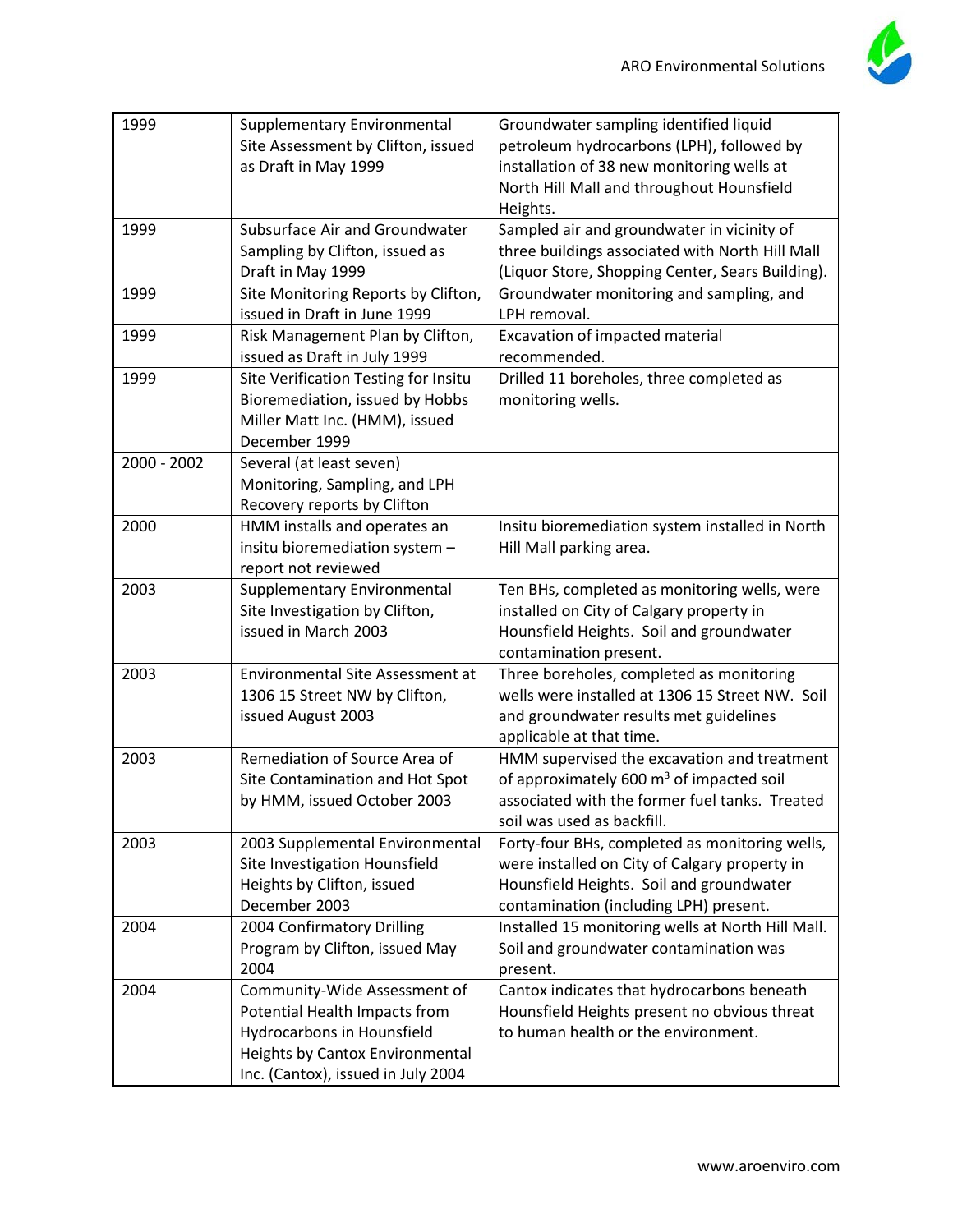

| 2004        | Development of Modified Tier 2<br>Criteria for Hydrocarbons in<br>Hounsfield Heights by Cantox,<br>issued on August 2004                               | A review of the modified Tier 2 criteria for soil<br>and groundwater quality at Hounsfield Heights.                                                                                      |
|-------------|--------------------------------------------------------------------------------------------------------------------------------------------------------|------------------------------------------------------------------------------------------------------------------------------------------------------------------------------------------|
| 2004        | Site Management Plan by Clifton,<br>issued June 2004                                                                                                   | Clifton has developed a Site Management Plan<br>that relies on work completed by Cantox.                                                                                                 |
| 2004        | On-Site ex-situ soil remediations<br>completed by HMM, issued Aug<br>and Dec 2004                                                                      | HMM supervised the excavation and treatment<br>of approximately 1150 m <sup>3</sup> of impacted soil<br>associated with the former fuel tanks. Treated<br>soil was used as backfill.     |
| 2005        | Dual-Phase Vapour Extraction<br>(DPVE) pilot test by Clifton in<br>February 2005 - report not<br>reviewed                                              | Clifton completed a DPVE pilot test in<br>Hounsfield Heights. This information was<br>mentioned in another report.                                                                       |
| 2005        | Work Plan for Remediation by<br>Clifton, issued June 2005                                                                                              | Proposed plan for excavation and allu of<br>impacted soil at North Hill Mall.                                                                                                            |
| 2006        | Community-Wide Assessment of<br><b>Potential Health Impacts</b><br>Associated with Hydrocarbons in<br>Hounsfield Heights by Cantox,<br>issued May 2006 | Cantox found no significant evidence of<br>potential for human health or environmental<br>impacts from hydrocarbons in Hounsfield<br>Heights.                                            |
| 2006 - 2007 | Remediation of Hydrocarbons by<br>Clifton, issued December 2008                                                                                        | Clifton excavated and treated approximately<br>69,000 m <sup>3</sup> of impacted soil, using Allu buckets,<br>at North Hill Mall. Treated soil was used as<br>backfill.                  |
| 2008        | Monitoring Well Decommissioning<br>and Installation of Replacement<br>Wells by Clifton, issued August<br>2008                                          | Clifton decommissioned 56 monitoring wells<br>and installed 11 replacement wells in<br>Hounsfield Heights.                                                                               |
| 2010        | Confirmatory Drilling Program by<br>Clifton, issued April 2010                                                                                         | Clifton installed 10 monitoring wells into the<br>previously remediated area. Soil and<br>groundwater concentrations above Tier 1<br>guidelines were present at that time.               |
| 2011        | Pre-Commissioning Site<br>Monitoring Report by Clifton,<br>issued January 2011                                                                         | Multi-Phase Vapour Extraction (MPVE) system<br>was installed in Hounsfield Heights. Cantox<br>Tier 3 guidelines were accepted by AENV, with<br>stipulations regarding zones 1, 2, and 3. |
| 2011        | <b>First Quarter Site Monitoring</b><br>Report (Hounsfield Heights) by<br>Clifton, issued June 2011                                                    | MPVE system became fully operational in<br>February 2011.                                                                                                                                |
| 2012        | <b>Site Monitoring Report</b><br>(Hounsfield Heights) by Clifton,<br>issued December 2012                                                              | MPVE system has removed 1601 L of LPH since<br>initialization.                                                                                                                           |
| 2013        | Site Monitoring Report at North<br>Hill Mall by Clifton, issued January<br>2013                                                                        | Groundwater concentrations on hydrocarbons<br>above Tier 1 guidelines were present at time of<br>report.                                                                                 |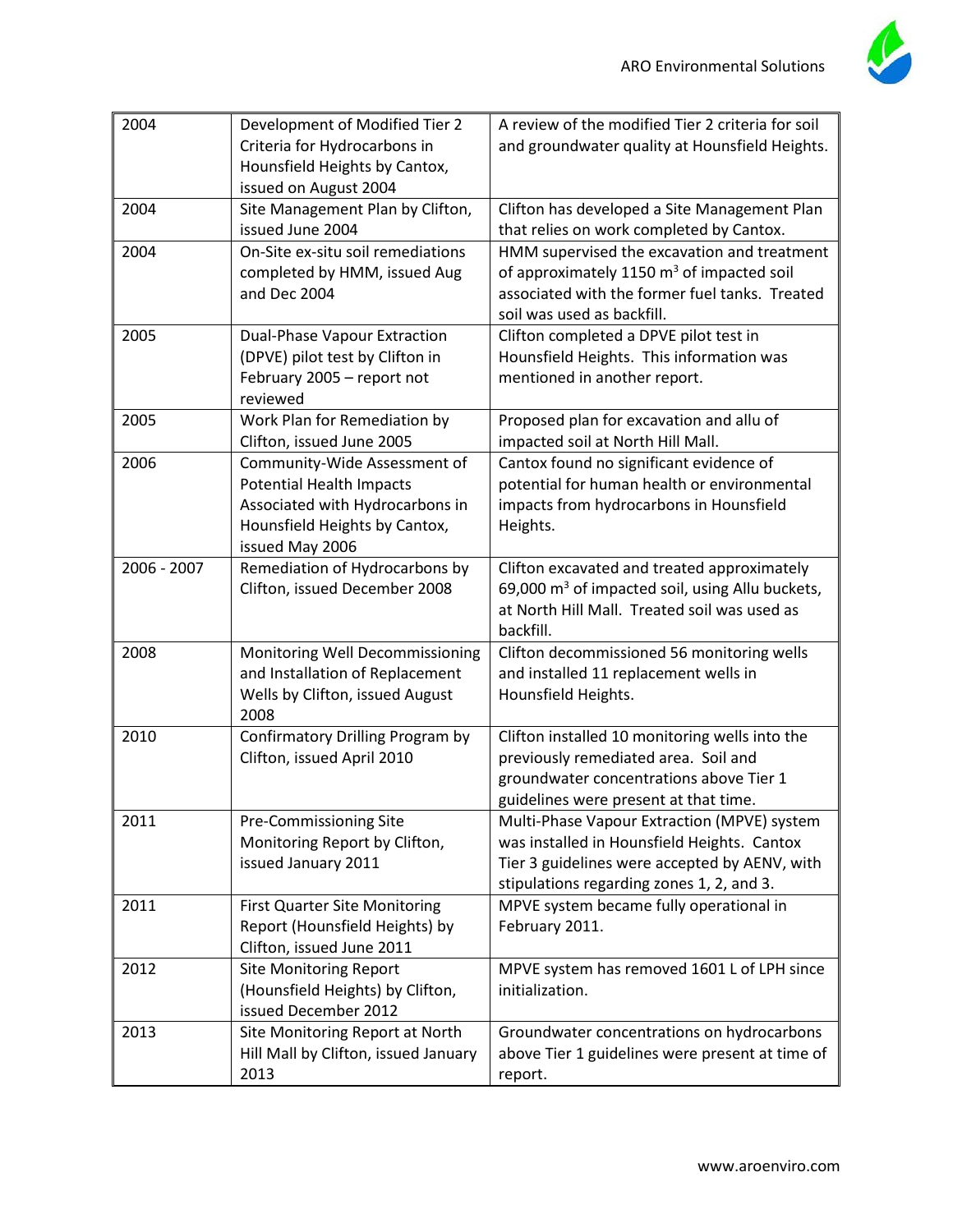

| 2014 | Updated Site Management Plan<br>Hounsfield Heights by Clifton,<br>issued July 2014                                                                                                            | In 2012, AESRD requested updated SMP, based<br>on implementation of 2010 Guidelines. Eight<br>specific data gap items were identified by<br>AESRD to be addressed by Clifton.         |
|------|-----------------------------------------------------------------------------------------------------------------------------------------------------------------------------------------------|---------------------------------------------------------------------------------------------------------------------------------------------------------------------------------------|
| 2015 | <b>Groundwater Monitoring Well</b><br>Abandonments Report in<br>Hounsfield Heights by Clifton,<br>issued March 2015                                                                           | Clifton abandoned 50 monitoring wells in<br>Hounsfield Heights.                                                                                                                       |
| 2016 | 2015 Second Quarter Monitoring<br>and Sampling Report Hounsfield<br>Heights by Clifton, issued January<br>2016                                                                                | Results of the monitoring and sampling<br>indicated that the hydrocarbon plume at<br>Hounsfield Heights is not vertically or<br>horizontally delineated.                              |
| 2016 | Subsurface Investigation North Hill<br>Mall and Hounsfield Heights by<br>Clifton, issued January 2016                                                                                         | Clifton abandoned 61 monitoring wells,<br>advanced 48 BHs, and installed 86 monitoring<br>wells.                                                                                      |
| 2016 | Remedial Action Plan by Clifton,<br>issued March 2016                                                                                                                                         | During MPVE shutdown, LPH returned to a<br>monitoring well in Hounsfield Heights. Clifton<br>proposed chemical injections at select locations<br>to enhance bioremediation.           |
| 2016 | Development of Soil Vapour<br>Quality Guidelines by Intrinsik,<br>issued April 2016                                                                                                           | Site-specific vapour quality guidelines were<br>developed.                                                                                                                            |
| 2016 | Soil Vapour Monitoring Program<br>by Clifton, issued June 2016                                                                                                                                | This report details the proposed soil vapour<br>monitoring program. Also, indoor air sampling<br>was completed at five residences.                                                    |
| 2016 | 2016 Supplementary Drilling<br>Report by Clifton, issued July 2016                                                                                                                            | Installed 12 monitoring wells and concluded<br>that hydrocarbon plume at Hounsfield Heights<br>is not vertically or horizontally delineated.                                          |
| 2016 | <b>Soil Vapour Monitoring Points</b><br>Installation Report by Clifton,<br>issued October 2016                                                                                                | Forty-one soil vapour monitoring probes were<br>installed at select locations throughout North<br>Hill Mall parking areas and Hounsfield Heights.                                     |
| 2016 | Soil Vapour Monitoring Report for<br>Spring 2016 by Clifton, issued<br>December 2016                                                                                                          | Forty-four vapour samples were collected and<br>it was concluded that vapour migration from<br>hydrocarbons in soil and groundwater was not<br>an active exposure pathway of concern. |
| 2017 | Human Health and Ecological Risk<br>Assessment for Hounsfield Heights<br>Community and North Hill Mall<br>Areas by Intrinsik Environmental<br>Services Inc. (Intrinsik), issued<br>April 2017 | Human health risks were concluded to be low,<br>although further assessment and remediation<br>was recommended.                                                                       |